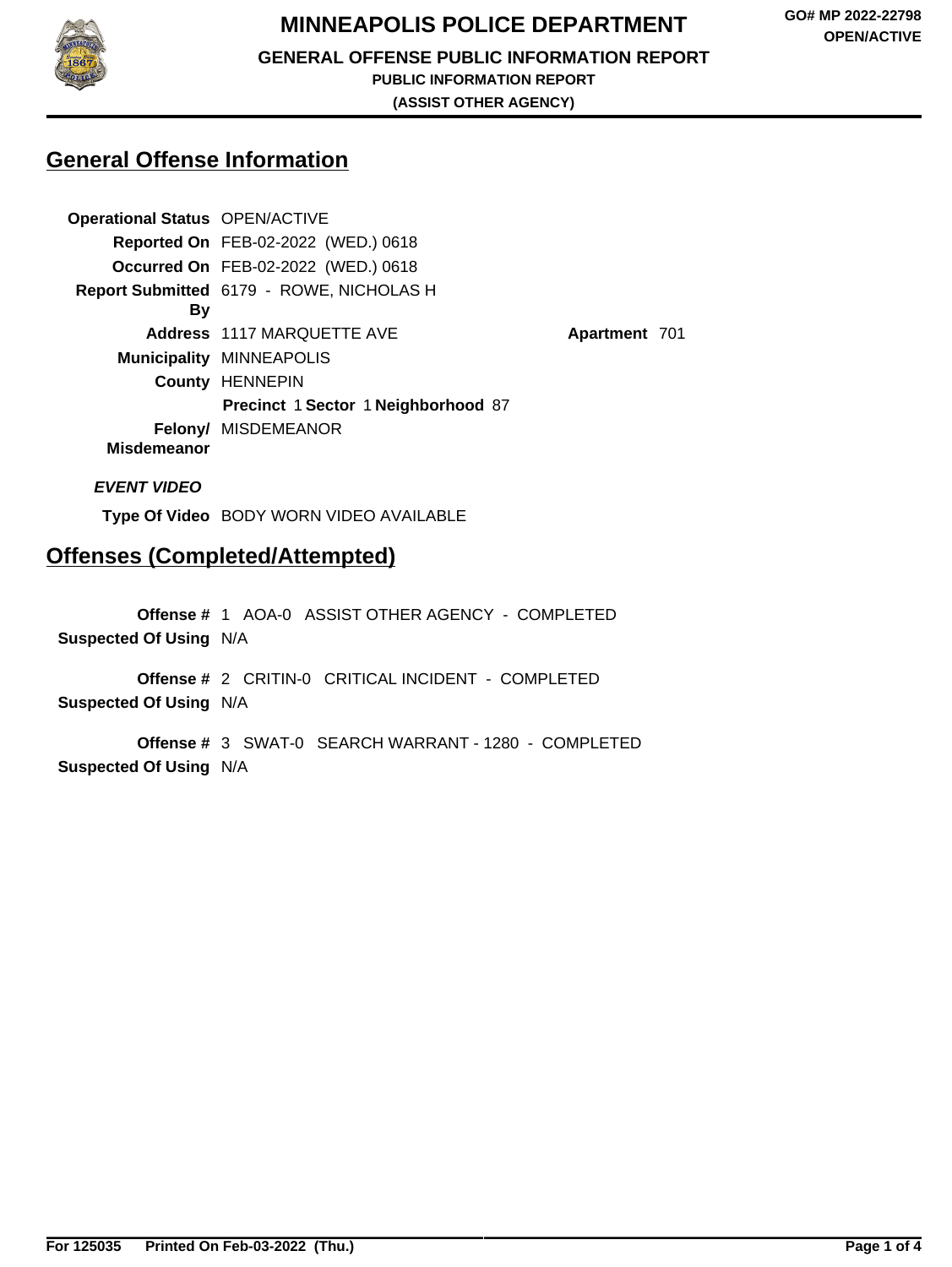

## **MINNEAPOLIS POLICE DEPARTMENT**

**GENERAL OFFENSE PUBLIC INFORMATION REPORT**

**PUBLIC INFORMATION REPORT**

**(ASSIST OTHER AGENCY)**

# **Related Person(s)**

## **1. INVOLVED # 1 - SPEED, MARLON CORNELIUS**

**Age** 23 **Address** 1117 MARQUETTE AVE **Apartment** 701 **Municipality** MINNEAPOLIS **State** MINNESOTA **ZIP Code** 55403

#### **2. INVOLVED # 2 - HENDERSON, TATYANA ALEXUS**

**Age** 22 **Address** 1117 MARQUETTE AVE **Apartment** 701 **Municipality** MINNEAPOLIS **State** MINNESOTA **ZIP Code** 55403

#### **3. DECEASED # 1 - LOCKE, AMIR RAHKARE**

**Age** 22

### **4. OTHER # 1 - SPEED, MARLON CORNELIUS**

**State** MINNESOTA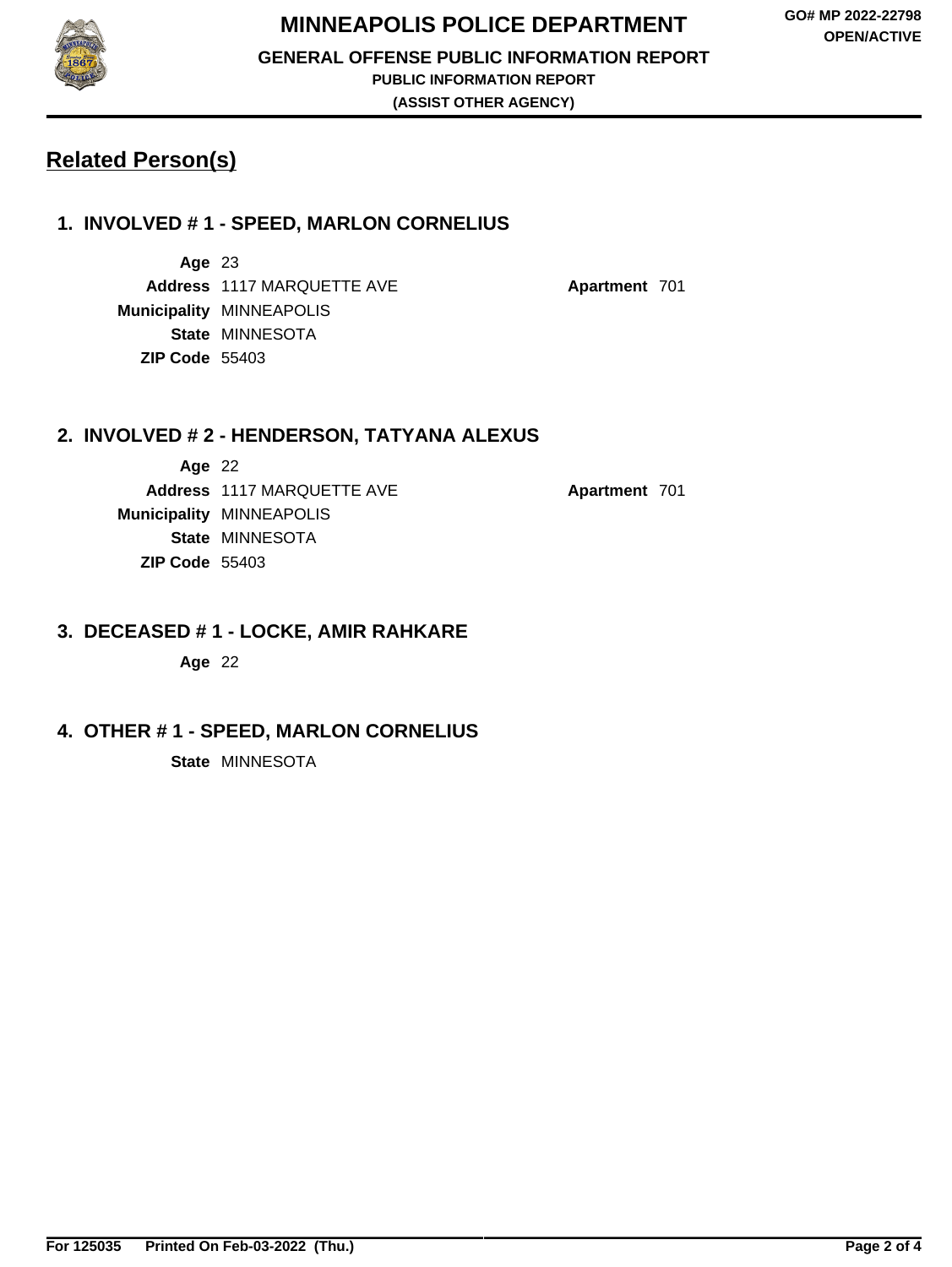**GENERAL OFFENSE PUBLIC INFORMATION REPORT**

**PUBLIC INFORMATION REPORT (ASSIST OTHER AGENCY)**

**Narrative Text**

**Type** PUBLIC NARRATIVE **Subject Author** 5456 - PARTEN, GARRETT **Related Date** Feb-02-2022

On February 2, 2022 at approximately 6:48am, the Minneapolis Police SWAT team, in Minneapolis Police Department uniforms, marked external ballistic vests, and tactical gear executed a warrant for the Saint Paul Police Department Homicide unit on the 1100 block of Marquette Avenue South.

Officers gained entry to the target apartment on the seventh floor, loudly and repeatedly announced their presence, crossed the threshold of the apartment and advanced with continued loud announcements of their presence.

Approximately nine seconds into the entry, officers encountered a male who was armed with a handgun pointed in the direction of the officers. An officer fired his duty weapon and the adult male suspect was struck. Officers immediately provided emergency aid and carried the suspect down to the lobby to meet paramedics.

The suspect was transported to Hennepin County Medical Center where he died.

The Minnesota Bureau of Criminal Apprehension (BCA) responded and is conducting an independent investigation.

Officers were wearing body worn cameras which were recording audio and video.